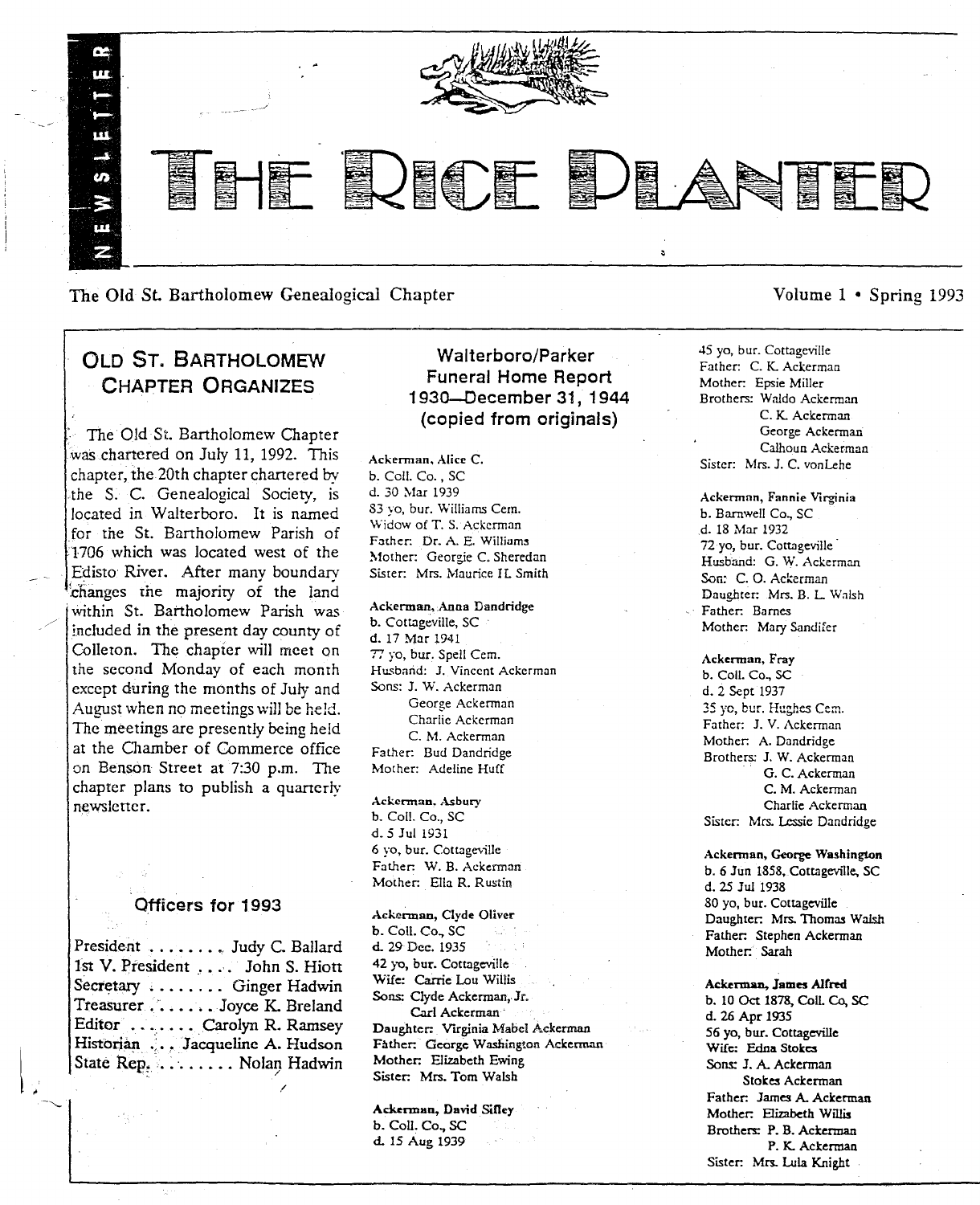Ackerman, James Davis b. Call. Co., SC d. 29 Dec 1934 59 yo, bur. Cottageville Wife: Cora Sheridan Sons: Hugo Ackcrman David Ackerman Daughter: Bessie Ackerman Father: J. D. Ackerman Mother: Mary Ackerman Brothers: H. S. Ackerman Dr. R. Ackerman, Sr. N. L Ackerman Sister: Mrs. B. G. Willis

### Ackerman, Judson Baynard

b. Call. Co., SC d. 19 May 1938 62 yo, bur. Ackerman Cem. Wife: Bessie Compton Sons: Judson Ackerman Paul Ackerman Randolph Ackerman Father: Rev. Stephen W. Ackerman Mother: Prudence Heath Fox Sisters: Mrs. J. T. Hiers Mrs. C. C. Reeves Mrs. L O. Gatch

### Ackerman, Rev. Lawrence Boswell

b. 21 Apr 1856, Coll. Co., SC d. 2 Jan 1940 84 yo, bur. Jordan Cem. \Vidower of Ophelia Thackston Sons: Kenneth L Ackerman Harris R. Ackerman Allah Justin Ackerman Daughters: Shiela Ackerman Mrs. D. S. Cook Father: L B. Ackerman Mother. Mary Driffle

### Ackerman, Leila Frances Peters

b. Call. Co., SC d. 4 Mar 1941 4S yo, bur. Cottageville Husband: F. R. Ackerman Sons: Bernard L Ackerman G. Richmond Ackerman Guy Peters Ackerman F. Remson Ackerman Glenn Ackerman Daughters: Mrs. C. O. Cone Marca1eise Ackerman Elva Ann Ackemian Father: George Peters Mother. Knights Brothers: L G. Peters Harlan Peters Elkin Peters Frank Peters Sisters: Mrs. W. F. Ackerman Mrs. W. A. Schaffer

~1rs. W. F. Jacques Lessie Peters Mrs. Bub Kiser Mrs. Louis Hutto

### Ackerman, Obbie Saunders b. Coil. Co., SC

d. 15 Dee 1941 56 yo, bur. Cottageville Husband: Joe O. Ackerman Son: Joseph V. Ackerman Daughters: Mrs. Jerveel Grumble Mrs. R. F. Parker Mrs. W. E. Carter Father: S. B. Saunders Mother. Letitia Jordan Brothers: D. M. Saunders C. M. Saunders Boyd Saunders Ellison Saunders Sisters: Mrs. J. F. Koger Mrs. C. H. Schultz Mrs. Brinkerhoff

### Ackerman. Dr. Paul Watson b. 27 Nov 1919, Coll. Co., SC d.1 Ju11944

25 yo, bur. Cottageville Father: Paul Kistler Ackerman Mother. Aline Westbury Brother: Howard Ackerman

# Ackerman. Robert Allen

b. 1860, Call. Co., SC d.27 May 1930 72 yo, bur. Whittey Cern. Widower Son: Russell E. Ackerman Daughters: Mrs. S. M. Connor Mrs. M. C. Johnson Mrs. W. M. Willis Father. E. M. Ackerman Mother: Elinor Muckinfuss Brothers: J. W. Breland E. P. Breland T. L. Breland R. S. Breland Sisters: Mrs. Dave Crosby Mrs. C. D. Drawdy Mrs. J. E. Beach Mrs. C. J. D. Caldwell Mrs. Lewis Breland

#### Ackerman, Robeert Allen

b. CoiL Co., SC d.7 Oct 1941 61 yo, bur. Williams Cem. Wife: Coralie Redman Daughters: Janie Lee Ackerman Sallie Ackerman Reba Ackerman Leona Ackerman Gwendolyn Ackerman

Eunice Ackerman Father: Hugo G. Ackerman Mother: Sarah Adams Brother: W. W. Ackerman Sisters: Mrs. Annie Easterling Mrs. W. P. Addison Mrs. Dora Smith Mrs. R. F. Isgett

. Ackerman, Thomas Rodgers ~ b. Cottageville, SC d. 25 Aug 1941 90 yo, bur. Red Oak Cem. Wife: Mary Addison Sons: H. P. Ackerman J. G. Ackerman P. A. Ackerman Daughters: Mrs. C. W. Pierce Mrs. L C. Hacker Father: unknown Mother: unknown Brothers: L B. Ackerman Press Addison Sister: Essie Lawu

Ackerman, Thomas Rodgers. Jr. b. ColI. Co., SC d. 23 Jul 1938 54 yo, bur. Red Oak Cem. Wife: Florrie Rhode Sons: Phillip B. Ackerman Thomas Junior Ackerman Forrest Eugene Ackerman Daughters: Mrs. Phillips Jaques Mrs. Gerald Ward Mrs. Albert Spell Vivian Ackerman Florrie Ruth Ackerman Father: T. R. Ackerman, Sr. Mother. Sarah Dandridge Brothers: P. A. Ackerman H. P. Ackerman J. C. Ackerman Sisters: Mrs. C. W. Pierce Mrs. L C. Hacker

Ackerman, Thomas Stephen b. Call. Co., SC d. 16 Sep 1936 87 yo, bur. Williams Cem. Wife: Alice Williams Father: David Ackerman Mother: Jane Hinesman

### Ackerman, Walter

b. ColI. Co., SC d.24 May 1938 12 yo, bur. Red Oak Cern. Father: W. B. Ackerman Mother: Ella Rushton Sister: Inez Ackerman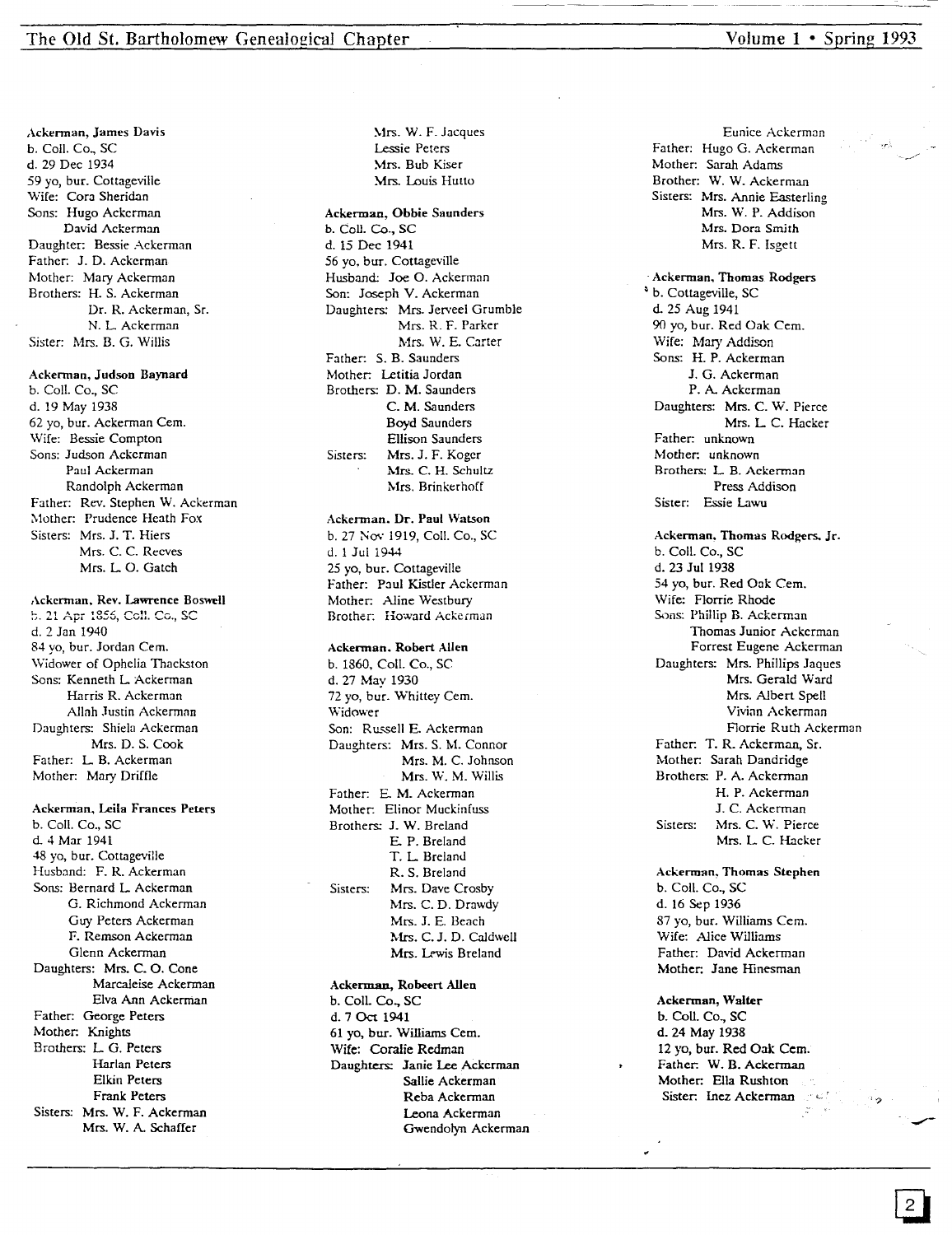l'ams. Charles Daniel Carr b. Bamberg Co., SC d.2 Mar 1933 51 yo, bur. Live Oak Cern. Wife: Mazie Hill Sons: Dr. J. H.. Adams C.D.C.Adams,Jr. Daughters: Catherine Adams Geraldine Adams Father: Charles D. C. Adams Mother: Mary Augusta Cleckley Sister: Mrs. J. C. Moye

### Adams, Elliot

b. Call. Co., SC d. 6 Oct 1930 52 yo, bur. Island Creek Cern. Wife: Evan Adams Father: Bryant Adams Mother: Martha Simmons

### Adams, Emma Jane

b. Coil. Co., SC d. 17 Jan 1942 15 yo, bur. Spring Hill Cern. Father: G. C. Adams Mother: Minnie Lee Dandridge Brothers: Willie S. Adams Hampton Adams James Adams Hubert Adan

### Adams. Quillie

b. ColI. Co., SC d. 17 Aug 1930 60 yo, bur. Island Creek Cern. Wife: Emma Adams Father: Peter Adams Mother: Martha Simmons

### Adams. Robert W.

b. Virginia d.4 Sep 1931 59 yo, bur. Smoaks Baptist Cern. Wife: Cora Bell Selman Son: Robert Adams Daughter: Lucile Adams Father: Sam Adams Mother: Sue Dooley Brother: II. Adams Sisters: Bertie Adams • Mrs. P. J. McElroth

### Adams, Ruth Mary

b. Call. Co., SC d. 14 Feb 1933 50 yo, bur. Cottageville Husband: S. W. Adams Sons: Bryant Adams Cohen Adams S. W. Adams, Jr. 2009 -Daughters: Mrs. E. P. Heidlmen Mrs. R. A. Isgett

Mrs. Charlie Tanner Esther Adams Marie Adams • Father: Henry M. Jaques Mother: Catherine E. Dandridge

#### Adams. Thomas Ackerman

b. Coil. Co., SC d.3 Feb 1942 72? yo, bur. Williams Cem. Wife:· Maggie A. Spell Sons: Herman H. Adams W. B. Adams L C. Adams T. M. Adams Daughters: Janie Mae Adams , Betty Adams Mrs. M. D. Redman Mrs. L B. Redman Father: W. W. Adams Mother: Margaret Hoff Brothers: J. W. Adams S. W. Adams G. C. Adams

# Adams. Willie B. b. Coli. Co., SC d. Feb 1933

54 yo, bur. Cottageville \\-tfe: unknown Father: William Adams Mother: Margaret

### Addison. Buford Clifton

b. Call. Co., SC d. 9Jun 1937 45 yo, bur. Williams Cem. Father: W. P. Addison Mother: Georgia Ackerman Sisters: Mrs. H. D. Reeves Mrs. Ivey Youmans Mrs. W. R. Ellis Mrs. V. D. Ackerman

### Addison. William Robert

b. ColI. Co., SC d. 15 Nov 1942 74 yo, bur. Live Oak Cem. \\-tfe: Maud Campbell Sons: R. B. Addison W. E. Addison T. G. Addison Daughters: Mrs. Bernard O'Neill Mrs. Henry Picard Mrs. Luther Bailey Mrs. Frank Kanapaux, Jr. Father: James Addison Mother: Nancy Sanders Sister: Mrs. Laura Sanders

### Aiken, **Jimmie**

b. Call. Co., SC d. 19 Oct 1940

45 yo, bur. Zion ME Cem. Wife: Sallie Aiken Father: Prince Aiken Mother: unknown

### All, Granville

b. Dorchester Co., SC d. 22 Apr 1940 26 yo, bur. Pine Grove Cem.  $\cdot$  Wife: Lillie Mae Brownlee Son: Donald All Father: Frank All Mother: Dora Campbell Brother: Wayne All Sister: Doris All

### Ancrum. William

b. Call. Co., SC d. 29 Dec 1935 30 yo, bur. Myrtle Grove Cem. Wife: unknown Father: William Ancrum Mother: Fanny Darcus

## Anderson. Carrie Lou

b. Jul 1933. Ruffin. SC d. 11 Apr 1940 6 yo, bur. Sykes Cern. Father: James Anderson Mother: Jannie Yates

### Anderson. Clarence C.

b. Walterboro, SC d. 3 Jan 1932 74 yo, bur. Live Oak Cern. Wife: Florence Chaplin Sons: Clarence Saxby Anderson Herbert Marians Anderson Harry Wall Anderson Charles Witsell Anderson David Chaplin Anderson Daughter: Florence Anderson Father: Alexander Chovin Anderson Mother: Francisco Mariano

Anderson. Ida Lillian b. ColI. Co., SC d. 5 Oct 1939 81 yo, bur. Live Oak Cern. Sons: 1. S. Anderson Dr. A. J. Anderson Daughters: Mrs. T. M. Butler Mrs. Tom Boynton Mrs. B. W. Hunt Clara Anderson Father: James Speights Mother: Lydia Speights Brother: 1. A. Speights Sister: Mrs. E. H. Folk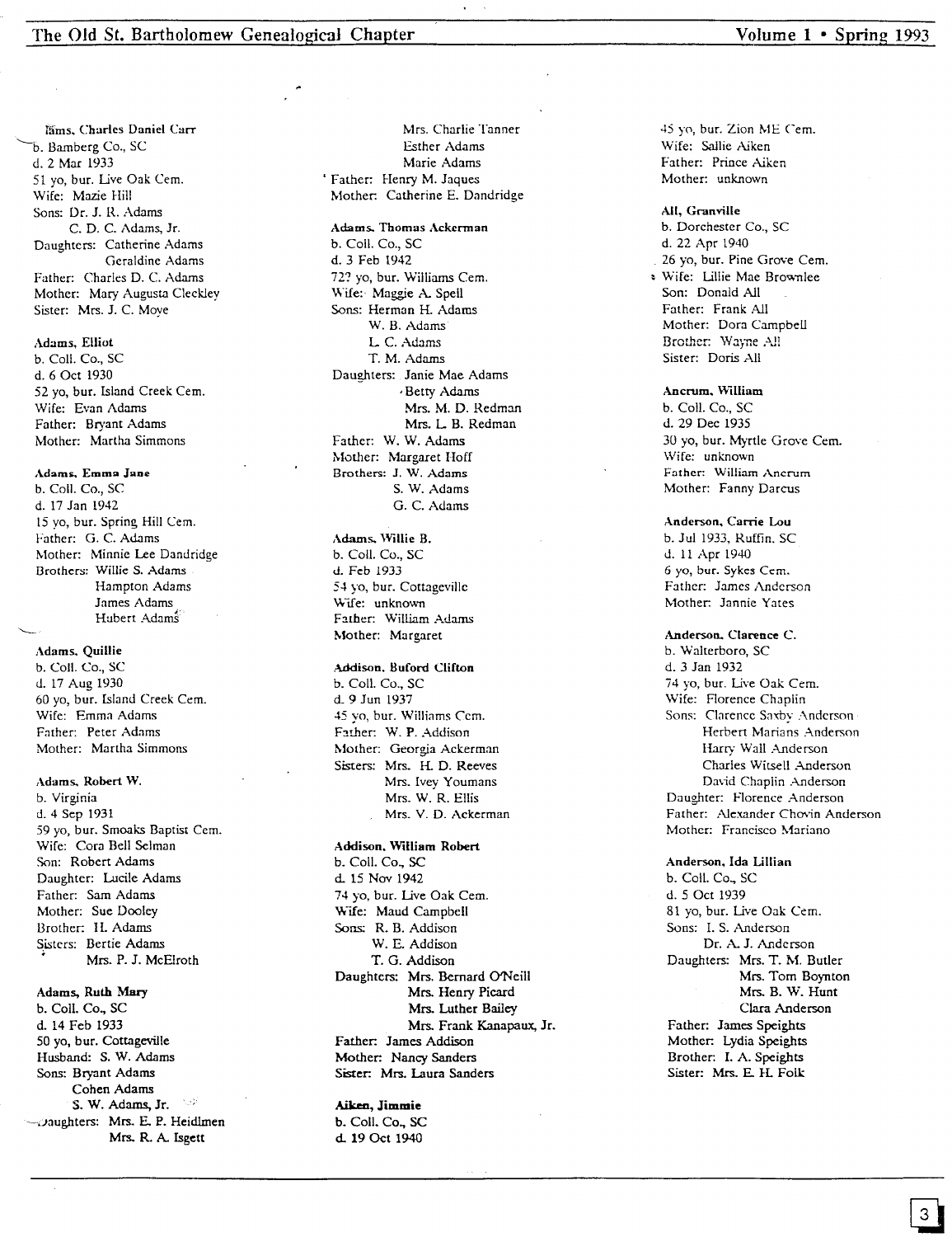Anderson. Isaac Speights b. Coil. Co., SC d. 26 Feb 1941 50 vo, bur. Stokes Cem. Wife: Kevie Willis Son: Jack Anderson Daughter: Mrs. Willie Cook Father: A. J. Anderson Mother: Ida Speights Brother: Dr. A. J. Anderson Sisters: Mrs. T. M. Butler Mrs. T. S. Boynton Clara Anderson Mrs. B. W. Hunt

### Antley, Joseph Cuthbert

b. Orangeburg Co., SC d. 4 Jun 1940 67 yo, bur. Canon Cern. Wife: Ethel Pickering Sons: William Henry Antley Mike Antley Hampton Antley Benjamin Antley Daughters: Mrs. A. J. Blount Dorothy Antley Father: William Antley Mothcr: unknown Sistcr: Mary Henckles

# Appleby, Claudia Haynes

b. 12 Oct 1868, Coil. Co., SC d. 30 Jul 1937 68 yo, bur. Jonesville Cern. Widow of Giles M. Appleby Sons: D. C. Appleby M. A. Appleby C. G. Appleby Daughter: Marie A. Appleby Father: William A. Haynes Mother: Annie Allen Sisters: Daisy Jones Annie Haynes

Appleby, David Earle, Sr. b. Dorchester Co., SC J. 10 Oct 1941 72 yo, bur. Live Oak Cern. Wife: Dony Smyly Sons: David Earle Appleby, Jr. Preston M. Appleby Daughters: Mrs. H. H. Anderson Mrs. C. L. Crenshaw Angly Appleby Father: W. P. Appleby Mother: Anzly Larisey Brother: W. P. Appleby Sister: Mrs. C. S. Anderson

Ashley, Baby Girl b. 15 Oct 1943, Walterboro, SC d. 19 Oct 1943 bur. Live Oak Cem.

Father: Charles H. Ashley Mother: Lela Miller Sister: Constance Lou Ashley

Avant, Barnall Steven b. 29 Mar 1871, CoIl. Co., SC d. 20 lun 1941 70 yo, bur. Live Oak Cern. Widower Sons: Joe Avant Randolph Avant Daughters: Mrs. W. E. Fripp Italine Avant Father: Barnwell Avant Mother: Annie Beach Brothers: Ivy H. Avant Ben C. Avant Lee Avant Eugene Avant Harvey Avant J. W. Avant Sister: Mrs. C. Sauls

### Avant, Ben Clecklon

b. Aug 1878, Coil. Co., SC d. 18 Mar 1944 65 yo, bur. Live Oak Cern. \Vife: Braddic Kinard Sons: Fred Avant Haskell E. Avant Floyd B. Avant Fuller B. Avant Daughters: Mrs. Moody Hiott Mrs. H. B. Hill Father: Barnwell Avant Mother: Annie Beach Brothers: J. W. Avant H. C. Avant L. T. Avant Ivey H. Avant E. B. Avant Sister: Anna Sauls

### Avant. Harry

b. Coil. Co., SC d. 24 Apr 1931 10 yo, bur. Doctor's Creek Cern. Father: 1. H. Avant Mother: Bertha Kinsey Brothers: Maloy Avant IIeber Avant

Avant, Baby Girl b. Coli. Co., SC d. 25 Jun 1943 bur. Live Oak Cem. Father: J. D. Avant Mother: Margie Beach

Avant, Jack b. May 1933, Coil Co., SC d. 13 Feb 1935

I yo, bur. Black Creek Cern. Father: Bill Avant Mother: Nettie Crosby Brothers: Bill Avant, Jr. Elma Avant Sisters: Helcn Avant Mamie-Avant Lela Mae Avant

. Avant. Jobn Wesley ~ b. ColI. Co., SC d. 19 May 1938 68 yo, bur. Bethel Cern. **\Vife: J3ne Fisk** Sons: Fairy Avant Kistler Avant 1. P. Avant Daughters: Mrs. Willie Crosby Mrs. Edward Margin Mrs. J. Wilson Father: John Avant Mother: unknown Sister: Mrs. Jim Roberts

Avant. Julius b. Call. Co., SC d.6 Oct 1937 76 yo, bur. Peniel Methodist Cem. Wife: Ella Martin Sons: Luther J. Avant Bill Avant Tom Avant Julian Avant Daughters: Mrs. T. L. Butler Mrs. G. W. Biggs Father: Barnold Avant Mother: Maggie Martin Half brothers: Eugene Avant Steve Avant J. \V. Avant Ben Avant Lee Avant Ivey Avant Harvey Avant Sister: Anna Sauls

Avant. Marie Kinsey b. Coil. Co., SC d. 16 Feb 1936 31 yo, bur. Doctor's Creek Cern. Husband: C. McKay Avant Son: Jack McKay Avant Daughter: Cornelia Marie Avant Father: L. I. Kinsey Mother: Minnie Fennell Brother: G. C. Kinsey Sisters: Mrs. M. N. Morris Mrs. F. O. Fontaine Mrs. Ivey Avant Mrs. B. R. Avant Mrs. Loyal Bishop Lois Kinsey (to be continued in next issue)